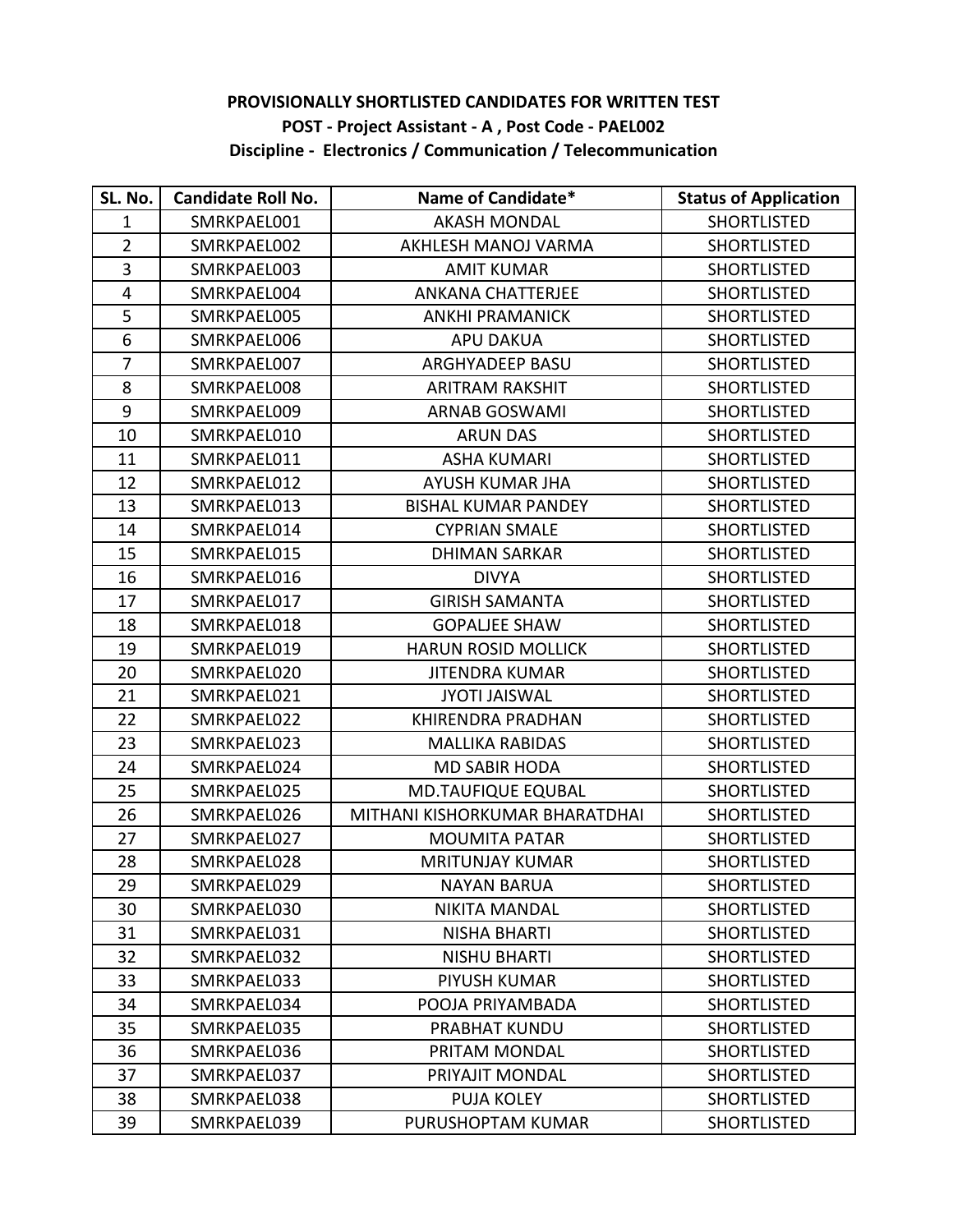| 40 | SMRKPAEL040 | <b>RAMANJEET RAJAK</b>        | <b>SHORTLISTED</b> |
|----|-------------|-------------------------------|--------------------|
| 41 | SMRKPAEL041 | <b>RANJAN KUMAR</b>           | <b>SHORTLISTED</b> |
| 42 | SMRKPAEL042 | <b>RANJEET RAJAK</b>          | <b>SHORTLISTED</b> |
| 43 | SMRKPAEL043 | <b>RAVI RANJAN</b>            | <b>SHORTLISTED</b> |
| 44 | SMRKPAEL044 | <b>RINKU GHOSH</b>            | <b>SHORTLISTED</b> |
| 45 | SMRKPAEL045 | <b>SHASHANK AWASTHI</b>       | <b>SHORTLISTED</b> |
| 46 | SMRKPAEL046 | SK ARSHAD ALI                 | <b>SHORTLISTED</b> |
| 47 | SMRKPAEL047 | <b>SOMA MAHATO</b>            | <b>SHORTLISTED</b> |
| 48 | SMRKPAEL048 | <b>SOUMITA DAS</b>            | <b>SHORTLISTED</b> |
| 49 | SMRKPAEL049 | <b>SOURAV RAVA</b>            | <b>SHORTLISTED</b> |
| 50 | SMRKPAEL050 | <b>SUBHAJIT GOSWAMI</b>       | <b>SHORTLISTED</b> |
| 51 | SMRKPAEL051 | <b>SUSHANTA ROY</b>           | <b>SHORTLISTED</b> |
| 52 | SMRKPAEL052 | <b>SUSMITA PURKAIT</b>        | <b>SHORTLISTED</b> |
| 53 | SMRKPAEL053 | <b>VEMULA DHANUNJAYA GOPI</b> | <b>SHORTLISTED</b> |
| 54 | SMRKPAEL054 | <b>VIKASH KUMAR</b>           | <b>SHORTLISTED</b> |
| 55 | SMRKPAEL055 | <b>VIRENDRA KUMAR</b>         | <b>SHORTLISTED</b> |
| 56 | SMRKPAEL056 | <b>VIVEK DAS</b>              | <b>SHORTLISTED</b> |
| 57 | SMRKPAEL057 | <b>VIVEK KUMAR SINGH</b>      | <b>SHORTLISTED</b> |

**\* Name of candidate is in alphabatical order.**

**# Mere shortlisting does not entitle any job/offer of appointment.**

**01. DATE OF WRITTEN TEST : 30.05.2022 (MONDAY), 9.30 AM - 10.30 AM, 1hr. Duration**

**02. RESULT OF WRITTEN TEST: 30.05.2022 (MONDAY), 11.30AM will be published on Notice Board & https://kolkata.sameer.gov.in/recruitment**

**03. Candidates shortlisted on the basis of Written Test will have to appear for Personal Interview on 30.05.2022 (Monday). Time: 12.30PM.**

**04. Candidates need to bring at least one photo id proof in original** 

**05. All the necessary documents in original as well as a set of xerox copy will be required at the time of document verification time before interview.**

**06. Place of Written Test / Interview:** SAMEER Kolkata Centre, Plot – L2, Block – GP, Sec-V, Salt Lake Electronics Complex, Kolkata – 700091

(Beside: Salt Lake Sector V Fire Brigade Office, Nearest Bus stop – Sector V SDF More) **07. Google Maps Link:** 

https://www.google.co.in/maps/place/Sameer+Kolkata+Centre/@22.5682643,88.4301386,17z/da ta=!3m1!4b1!4m5!3m4!1s0x3a0275adbaea47f7:0x8a33b16edd99b2c8!8m2!3d22.5681834!4d88. 4322857